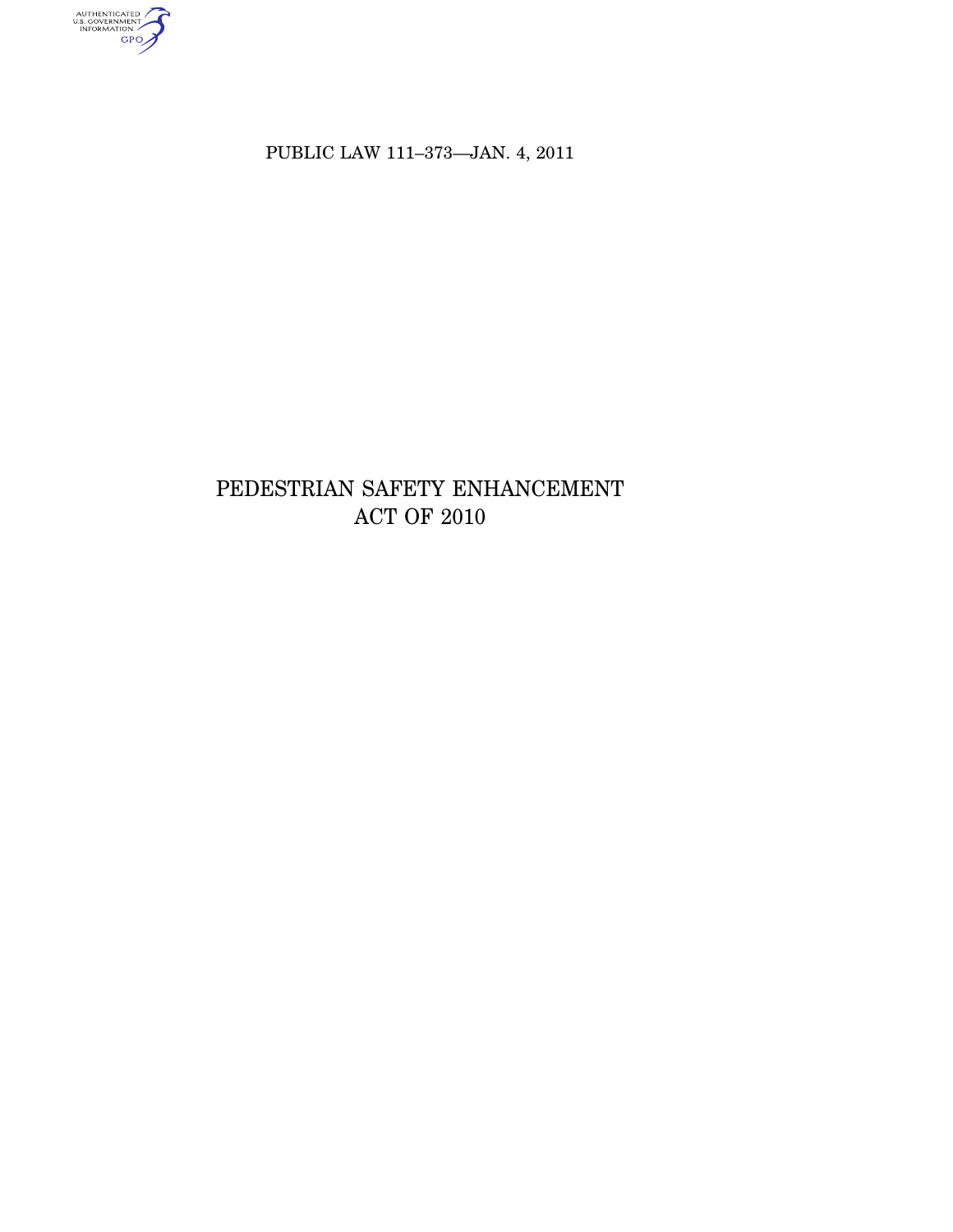## Public Law 111–373 111th Congress

### An Act

Jan. 4, 2011 [S. 841]

To direct the Secretary of Transportation to study and establish a motor vehicle safety standard that provides for a means of alerting blind and other pedestrians of motor vehicle operation.

*Be it enacted by the Senate and House of Representatives of the United States of America in Congress assembled,* 

Pedestrian Safety Enhancement Act of 2010. 49 USC 30111 note.

#### **SECTION 1. SHORT TITLE.**

This Act may be cited as the "Pedestrian Safety Enhancement Act of 2010'.

#### **SEC. 2. DEFINITIONS.**

As used in this Act—

(1) the term ''Secretary'' means the Secretary of Transportation;

 $(2)$  the term "alert sound" (herein referred to as the "sound") means a vehicle-emitted sound to enable pedestrians to discern vehicle presence, direction, location, and operation;

(3) the term "cross-over speed" means the speed at which tire noise, wind resistance, or other factors eliminate the need for a separate alert sound as determined by the Secretary;

(4) the term ''motor vehicle'' has the meaning given such term in section 30102(a)(6) of title 49, United States Code, except that such term shall not include a trailer (as such term is defined in section 571.3 of title 49, Code of Federal Regulations);

(5) the term ''conventional motor vehicle'' means a motor vehicle powered by a gasoline, diesel, or alternative fueled internal combustion engine as its sole means of propulsion;

(6) the term ''manufacturer'' has the meaning given such term in section 30102(a)(5) of title 49, United States Code;

(7) the term ''dealer'' has the meaning given such term in section 30102(a)(1) of title 49, United States Code;

(8) the term ''defect'' has the meaning given such term in section 30102(a)(2) of title 49, United States Code;

(9) the term ''hybrid vehicle'' means a motor vehicle which has more than one means of propulsion; and

(10) the term ''electric vehicle'' means a motor vehicle with an electric motor as its sole means of propulsion.

#### **SEC. 3. MINIMUM SOUND REQUIREMENT FOR MOTOR VEHICLES.**

Deadlines.

(a) RULEMAKING REQUIRED.—Not later than 18 months after the date of enactment of this Act the Secretary shall initiate rulemaking, under section 30111 of title 49, United States Code, to promulgate a motor vehicle safety standard—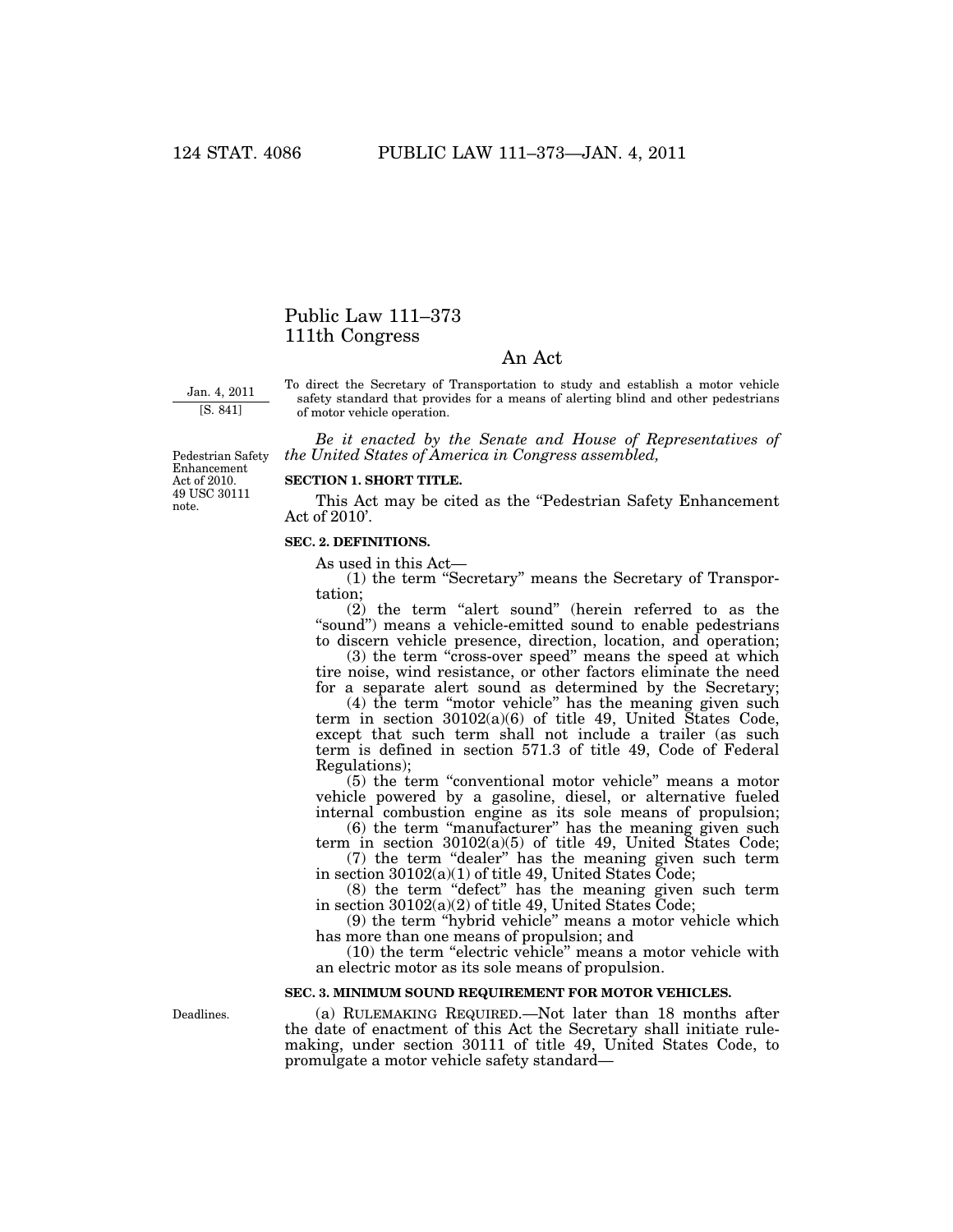(1) establishing performance requirements for an alert sound that allows blind and other pedestrians to reasonably detect a nearby electric or hybrid vehicle operating below the

cross-over speed, if any; and

(2) requiring new electric or hybrid vehicles to provide an alert sound conforming to the requirements of the motor vehicle safety standard established under this subsection.

The motor vehicle safety standard established under this subsection shall not require either driver or pedestrian activation of the alert sound and shall allow the pedestrian to reasonably detect a nearby electric or hybrid vehicle in critical operating scenarios including, but not limited to, constant speed, accelerating, or decelerating. The Secretary shall allow manufacturers to provide each vehicle with one or more sounds that comply with the motor vehicle safety standard at the time of manufacture. Further, the Secretary shall require manufacturers to provide, within reasonable manufacturing tolerances, the same sound or set of sounds for all vehicles of the same make and model and shall prohibit manufacturers from providing any mechanism for anyone other than the manufacturer or the dealer to disable, alter, replace, or modify the sound or set of sounds, except that the manufacturer or dealer may alter, replace, or modify the sound or set of sounds in order to remedy a defect or non-compliance with the motor vehicle safety standard. The Secretary shall promulgate the required motor vehicle safety standard pursuant to this subsection not later than 36 months after the date of enactment of this Act.

(b) CONSIDERATION.—When conducting the required rule-Determinations. making, the Secretary shall—

(1) determine the minimum level of sound emitted from a motor vehicle that is necessary to provide blind and other pedestrians with the information needed to reasonably detect a nearby electric or hybrid vehicle operating at or below the cross-over speed, if any;

(2) determine the performance requirements for an alert sound that is recognizable to a pedestrian as a motor vehicle in operation; and

(3) consider the overall community noise impact.

(c) PHASE-IN REQUIRED.—The motor vehicle safety standard prescribed pursuant to subsection (a) of this section shall establish a phase-in period for compliance, as determined by the Secretary, and shall require full compliance with the required motor vehicle safety standard for motor vehicles manufactured on or after September 1st of the calendar year that begins 3 years after the date on which the final rule is issued.

(d) REQUIRED CONSULTATION.—When conducting the required study and rulemaking, the Secretary shall—

(1) consult with the Environmental Protection Agency to assure that the motor vehicle safety standard is consistent with existing noise requirements overseen by the Agency;

(2) consult consumer groups representing individuals who are blind;

(3) consult with automobile manufacturers and professional organizations representing them;